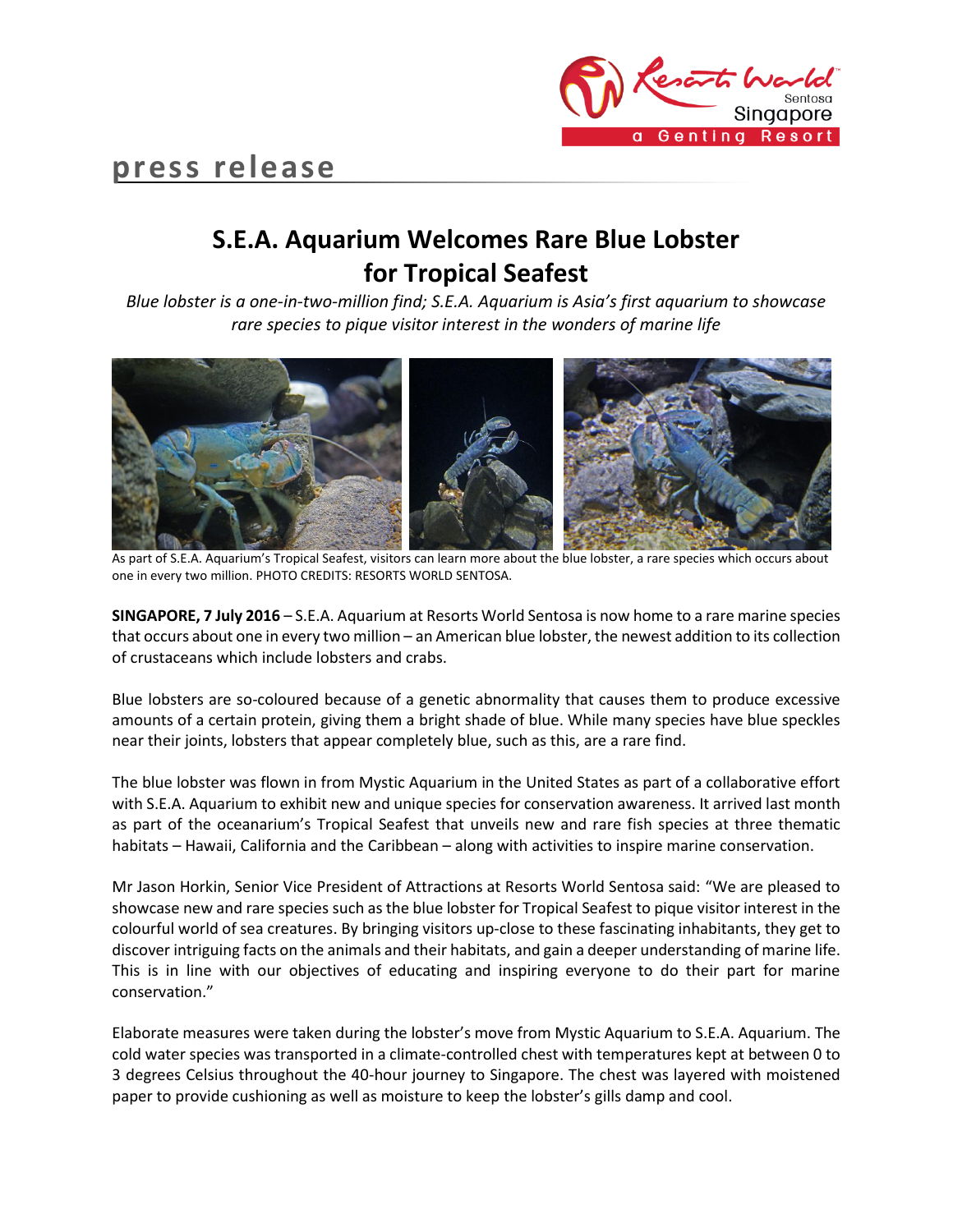

The lobster's cozy habitat – located near the Coral Garden in S.E.A. Aquarium – is designed to mimic its natural environment with a sandy bottom, cobbled areas and rocky crevices for hiding. Aquarists feed the lobster a variety of diet including molluscs, variety of cut fish and clams.

The American lobster, also known as the Atlantic lobster or true lobster, is found in Canada and the United States, including the New England region. Fishermen who chance upon blue lobsters believe they are symbols of good luck and prosperity, and usually do not consume them due to their rarity.

S.E.A. Aquarium's Tropical Seafest showcases 200 new specimens from more than 40 colourful species. These include the bright orange Garibaldis and California sheephead fish in an underwater Southern Californian kelp forest, and the threatened Rooster Hogfish, named for its pig-like snout and large protrusible mouth. From now till  $4<sup>th</sup>$  September, visitors can take part in interactive games and an educational trail to discover more about the new underwater residents and what they can do to help protect the oceans.

**– End –**

## **ABOUT S.E.A. AQUARIUM**

Opened in 2012, S.E.A. Aquarium at Resorts World Sentosa is one of the world's largest oceanarium home to more than 100,000 marine animals from across 800 species. Featuring 56 habitats, S.E.A. Aquarium exhibits close to 80 threatened species including the manta ray, Clarion angelfish and a variety of beautiful corals that mimic a pristine aquatic environment. Through interactive programs, up-close animal encounters and immersive learning journeys, S.E.A. Aquarium aims to inspire visitors to protect the world's oceans.

S.E.A. Aquarium collaborates with local and regional partners in marine conservation projects and is accredited by the Association of Zoos & Aquariums (AZA) and World Association of Zoos and Aquariums (WAZA).

#### **ABOUT RESORTS WORLD SENTOSA**

Resorts World Sentosa (RWS), Asia's ultimate destination resort, is located on Singapore's resort island of Sentosa. Spanning 49 hectares, RWS is home to key attractions including the region's first-and-only Universal Studios theme park, S.E.A. Aquarium (one of the world's largest aquariums), Adventure Cove Waterpark and Dolphin Island. Other attractions include a Maritime Experiential Museum, an award-winning destination spa, a casino, six unique hotels, the Resorts World Convention Centre, celebrity chef restaurants, and specialty retail outlets. The resort also offers world-class entertainment, from original resident productions to concerts and public shows such as the Crane Dance and the Lake of Dreams. RWS has been named "Best Integrated Resort" since 2011 for five consecutive years at the TTG Travel Awards which recognises the best of Asia-Pacific's travel industry.

RWS is wholly owned by Genting Singapore, a company of the Genting Group. For more information, please visit [www.rwsentosa.com.](http://www.rwsentosa.com/)

[ResortsWorldatSentosa](https://www.facebook.com/ResortsWorldatSentosa) & @rwsentosa [www.rwsentosablog.com](http://www.rwsentosablog.com/)

## **MEDIA CONTACTS**

Chua Loo Lin Tel: + 65 6577 9896 / +65 9851 4175 E-mail[: loolin.chua@RWSentosa.com](mailto:loolin.chua@RWSentosa.com) Shaiful Rizal Tel: +65 6577 9761 / +65 9170 2542 E-mail: [shaiful.malek@RWSentosa.com](mailto:shaiful.malek@RWSentosa.com)